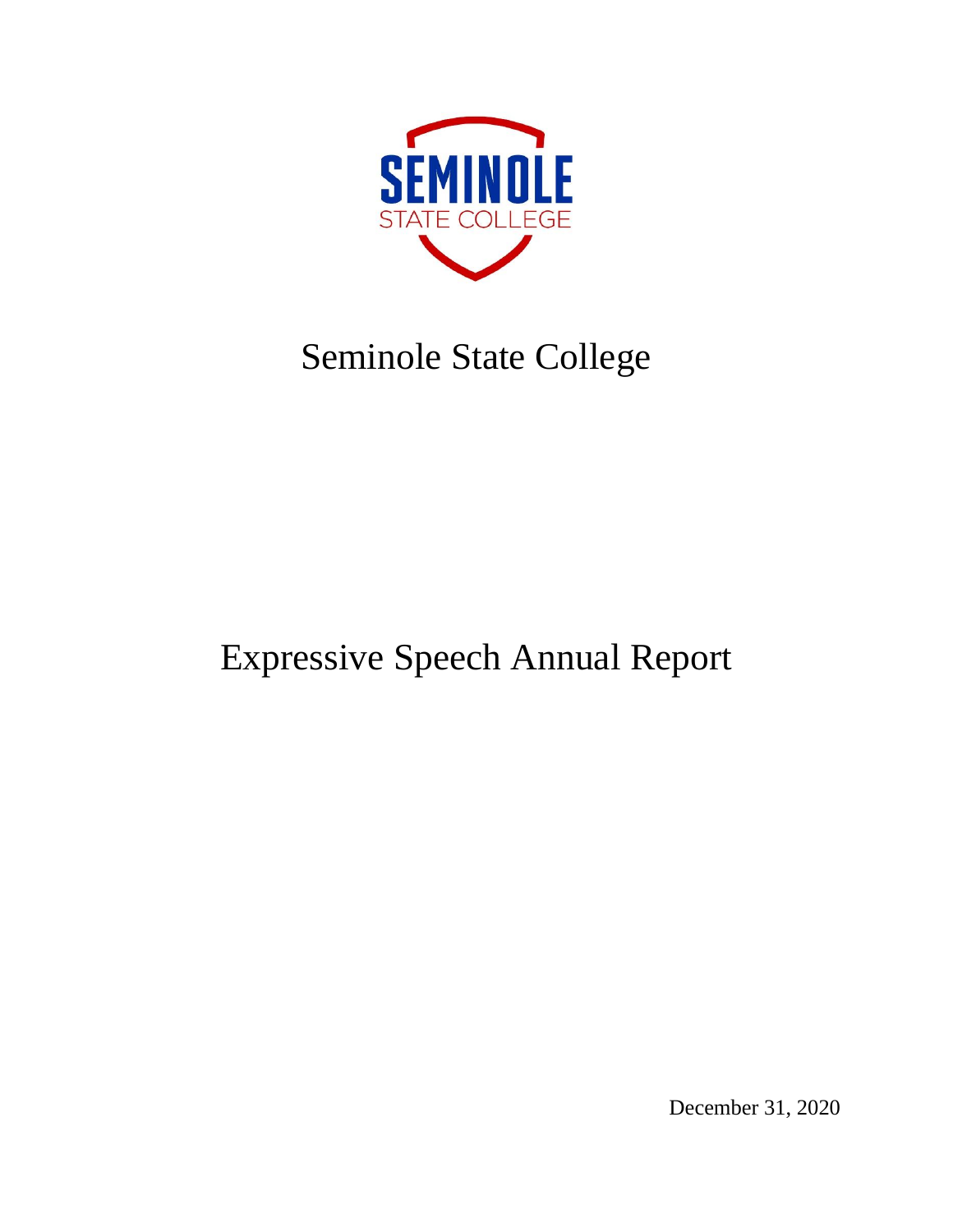Pursuant to 70 O.S. §2120, Seminole State College submits the following to demonstrate its course of action for compliance with the requirements of this statute.

## Campus Expression Policy

[http://www.sscok.edu/Compliance/current%20Free%20Speech%20Activity%20Policy%20Revision%201](http://www.sscok.edu/Compliance/current%20Free%20Speech%20Activity%20Policy%20Revision%2010-19.pdf) [0-19.pdf](http://www.sscok.edu/Compliance/current%20Free%20Speech%20Activity%20Policy%20Revision%2010-19.pdf)

## **Professional Development for Students and Employees**

Seminole State College communicates policy and expectations to students and employees through educational programming provided to the faculty, staff, and students, as well as publication of policies in their respective handbooks and on the College website. The College may also choose to communicate new policy and/or updates through electronic communication. Professional development materials include a summary sheet of general education points and an information postcard for the campus community and the public.

## **Copy of Professional Development Training Information Sheet**

The following professional development information was provided to the campus community via email to faculty, staff, and students and will be provided each semester. The information is also located on bulletin boards in each building, campus Police Department, and the office of the Vice President for Student Affairs.

> First Amendment, Expressive Speech, §70-2120 Seminole State College Professional Development

### **Part 1: State Law**

• Passed in the 2019 Oklahoma Legislature, signed by the Governor, effective August 30, 2019. Available at [§70-](http://webserver1.lsb.state.ok.us/cf_pdf/2019-20%20ENR/SB/SB361%20ENR.PDF) [2120.](http://webserver1.lsb.state.ok.us/cf_pdf/2019-20%20ENR/SB/SB361%20ENR.PDF)

• In brief, the law requires that on public college and university campuses in Oklahoma the campus community and the public may use **unrestricted accessible outdoor green spaces** for **non-commercial expressive activities** because this space is now by statute considered a traditional public forum, which can be used unless it materially and substantially disrupts the College subject to reasonable **time, place, and manner restrictions**.

 $\bullet$  This law is consistent with historical federal guidance regarding 1<sup>st</sup> Amendment protected events on this issue, but also requires:

- New College policy
- New training for faculty, staff, and students
- Annual report to the Governor and Legislature
- Posted on College webpage  $(<3$  links)
- Notification of lawsuits

### **Part 2: College Policy**

- In accordance with the state law, SSC developed a policy, which addresses the bolded key terms above. The policy is available at [policy](http://www.sscok.edu/Compliance/current%20Free%20Speech%20Activity%20Policy%20Revision%2010-19.pdf)
- Take some time to review the time, place, and manner restrictions.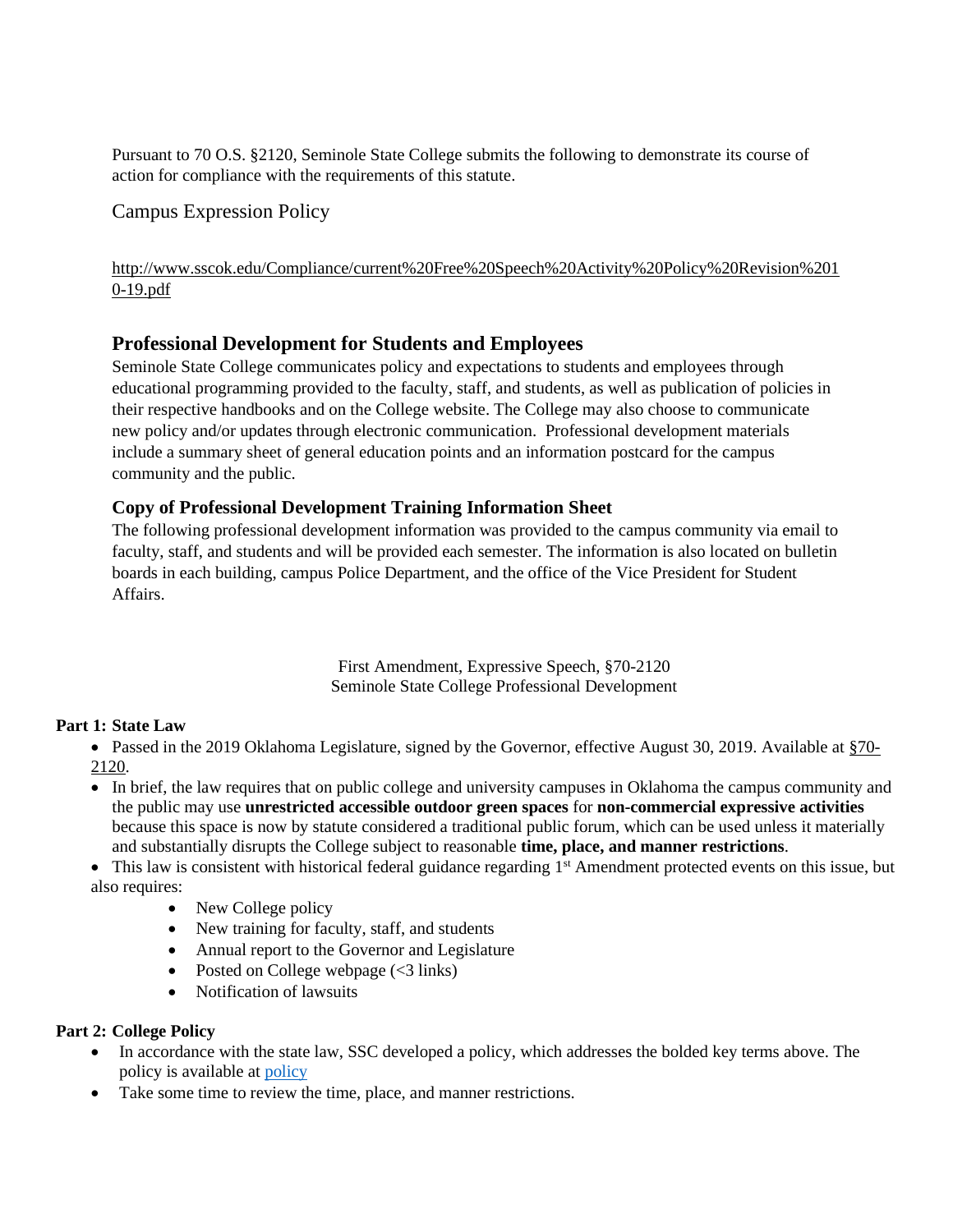#### **Part 3: Expectations**

- Guide outdoor visitors to the right resources on the [website.](http://www.sscok.edu/Compliance/current%20Free%20Speech%20Activity%20Policy%20Revision%2010-19.pdf)
- Campus police can greet outdoor expressive speech visitors with a Visitor Information Card.

#### **Part 4: Frequently Asked Questions**

- The College designates the following indoor facilities as unavailable for Expressive Activity: administrative offices, laboratories, and classrooms.
- The public may reserve these indoor campus facilities: Requests should be made to the director of each venue.
- The public and SSC employees may reserve outdoor space by contacting the Vice President for Student Affairs office at 405-382-9216 or by emailing<mailto:t.wittmann@sscok.edu>
- SSC students may reserve both indoor and outdoor space by contacting the Vice President for Student Affairs office at 405-382-9216 or by emailing<mailto:t.wittmann@sscok.edu>
- The campus community and the public may use generally accessible outdoor areas for non-commercial expressive activities on a first come, first served basis without giving prior notice if the activity does not materially and substantially disrupt the function of the College, as defined by state law.
- Time, place and manner restrictions are in effect. Please read the [policy](http://www.sscok.edu/Compliance/current%20Free%20Speech%20Activity%20Policy%20Revision%2010-19.pdf) in its entirety. Examples include:
	- No items may be attached in any manner to trees, bushes, benches, light poles, buildings, vehicles, or permanent signs.
		- Non-commercial pamphlets, handbills, fliers, and other written materials may be distributed on a person-to-person basis in open areas outside of building if done in a way to avoid substantial littering on the campus.

## **Copy of Visitor Information Card**



- \* 39% of student population are minority & underserved
- 20:1 faculty/student ratio
- \* 43 full-time faculty members
- 15 Average class size



# WELCOME TO SEMINOLE STATE COLLEGE

#### Our Mission

Seminole State College empowers people for academic success, personal development, and lifelong learning. **CORE Values** 

#### **COMPASSION**

Covar Associated<br>Celebrating a diverse campus, local and global community of people and displaying professionalism and compassion in all interactions.

#### **OPPORTUNITY**

Presenting current trends and future possibilities for career, academic and personal enrichment.

**RESPECT** Building mutual respect, integrity and confidence for ourselves, for others and for the environment.

#### **EXCELLENCE**

EXCRETION of achieve the highest standards and exhibit excellence in our programs and relationships with all stakeholders